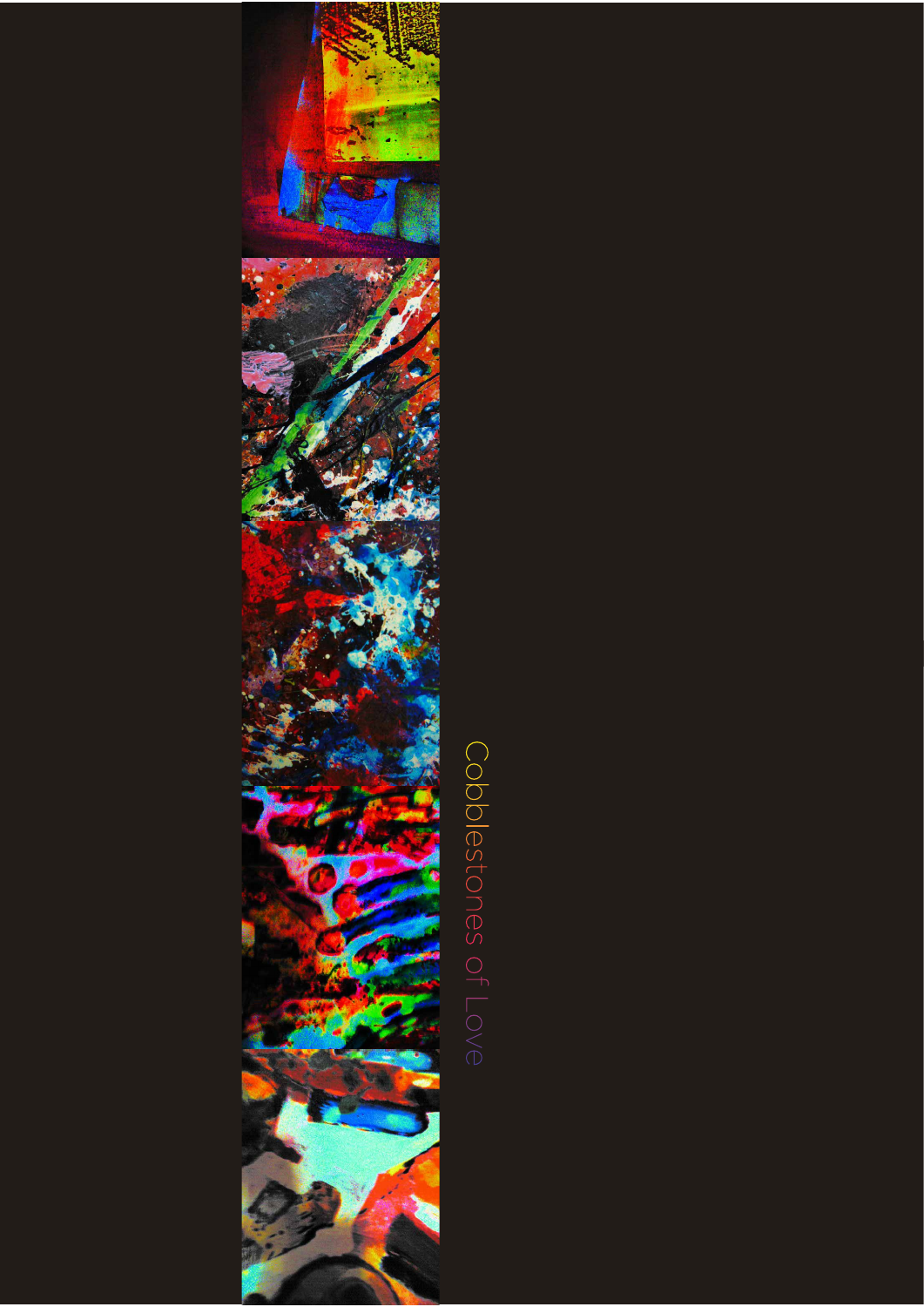## Cobblestones of Love

A Lyrical Rewrite of 'Yes Sir, I Will' Words and pictures by Penny Rimbaud

Booklet produced on the occasion of the live performance by Penny Rimbaud, Eve Libertine and Louse Elliott

10th June 2016 LCB Depot Lightbox, Leicester

theartofcrass.uk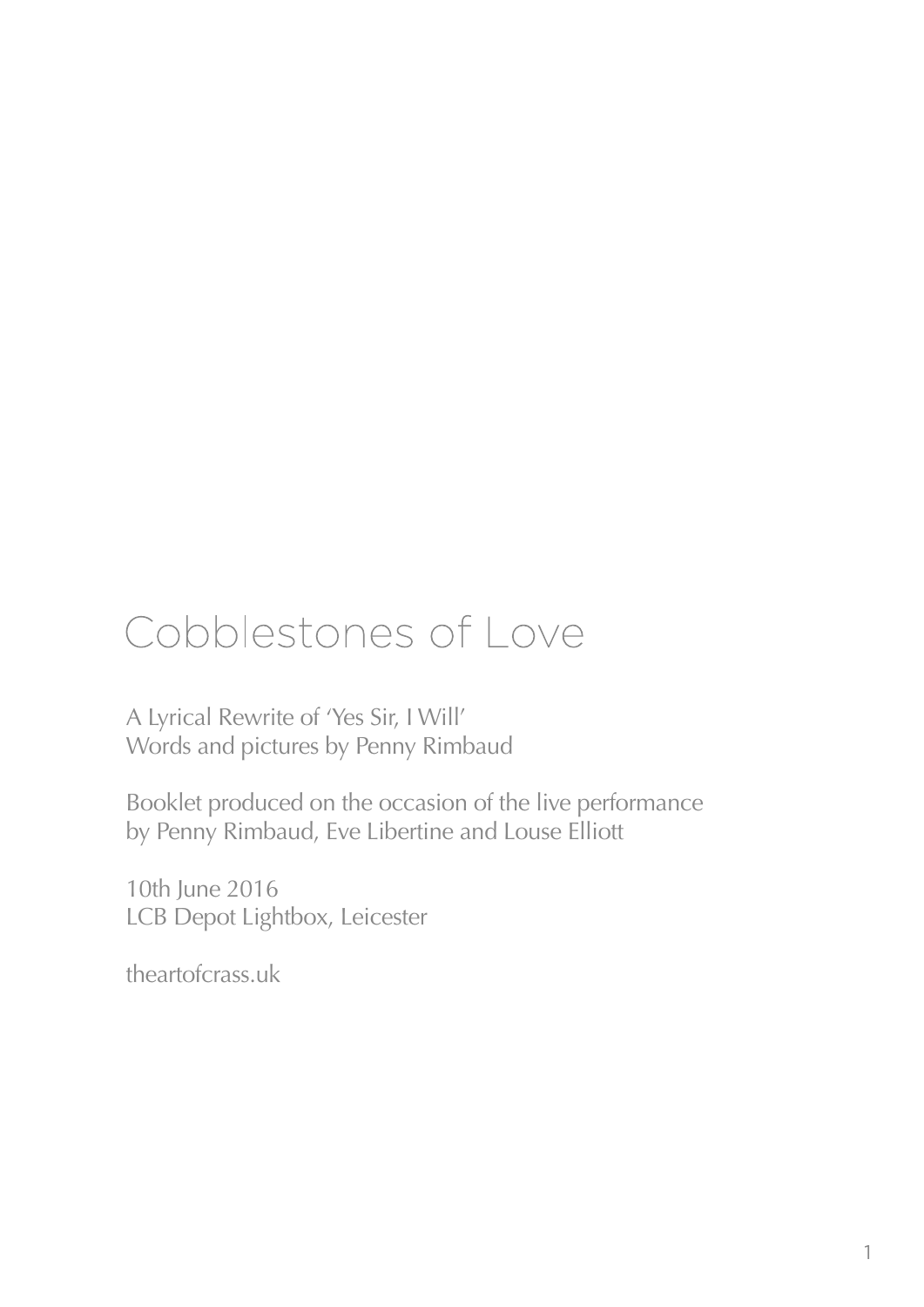

## Cobblestones of Love

There's a place for us, Somewhere a place for us. Peace and quiet and open air Wait for us Somewhere.

There's a time for us, Some day a time for us, Time together with time to spare, Time to learn, time to care, Some day!

Somewhere. We'll find a new way of living, We'll find a way of forgiving Somewhere . . .

There's a place for us, A time and place for us. Hold my hand and we're halfway there. Hold my hand and I'll take you there Somehow, Some day, Somewhere!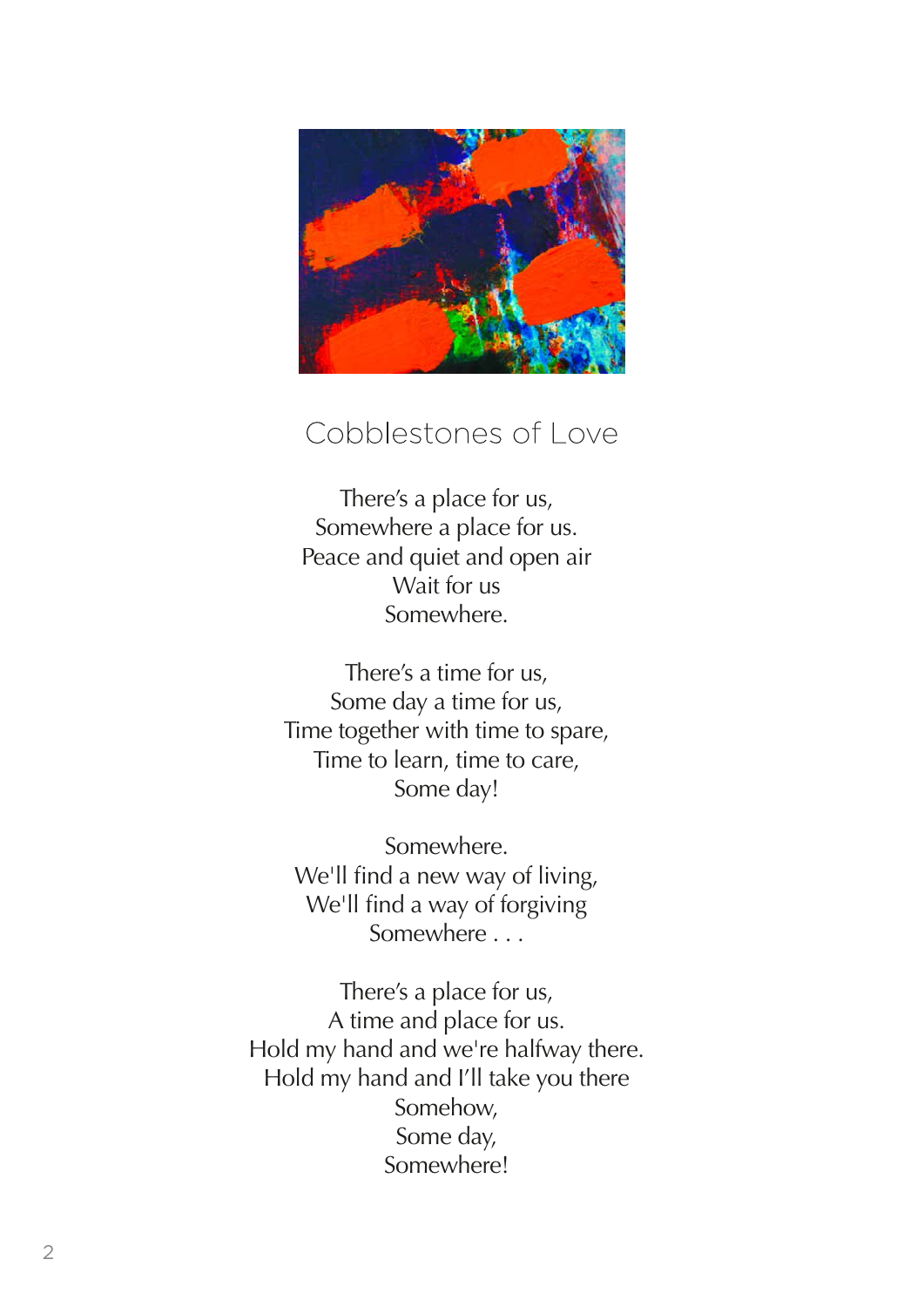We are poets of love, armed with the cobblestones of word. Words are the stream, rising from the ocean of consciousness, and while stones might perish, words will remain, juggling realities, unravelling lies, making it clear that we have the right to be free, you and I together. Away from the looking-glass windows of conformity we create cascading waterfalls of glee, a tumbling rush to other landscapes where dancing summer winds lift our spirits to colour distant futures. Yes, we are poets, armed with the cobblestones of love, unconditional, uncompromising, beyond reproof. Standing together as the crowd, standing together tall and proud, it is we who are the many, they who are the few. So tell me, who's on the outside? Not me and you.

Oh, but how easily we're seduced by tawdry billboards, the pulse of neon, flashing screen and ugly tabloid or reduced by the braying voices of Mammon's minions; a world of empty promise and faux opinions. And yes, the State demands agreement and compromise, but in exchange for what? What's the prize? Why should we pay for some others' lies when the truth is right here before our eyes? The State is no more than a state of fear, a state of mind, just a case of the seeing being led by the blind; so pick up your beds, let's leave it all behind. Under the conceits of fools' rule, fear is the message, fear is the tool, fear of self and other, fear of heart and soul; fear, the savage weapon of mass control. But control of who, I ask? Isn't unconditional love an ungovernable force and the betterment of the world its only natural course?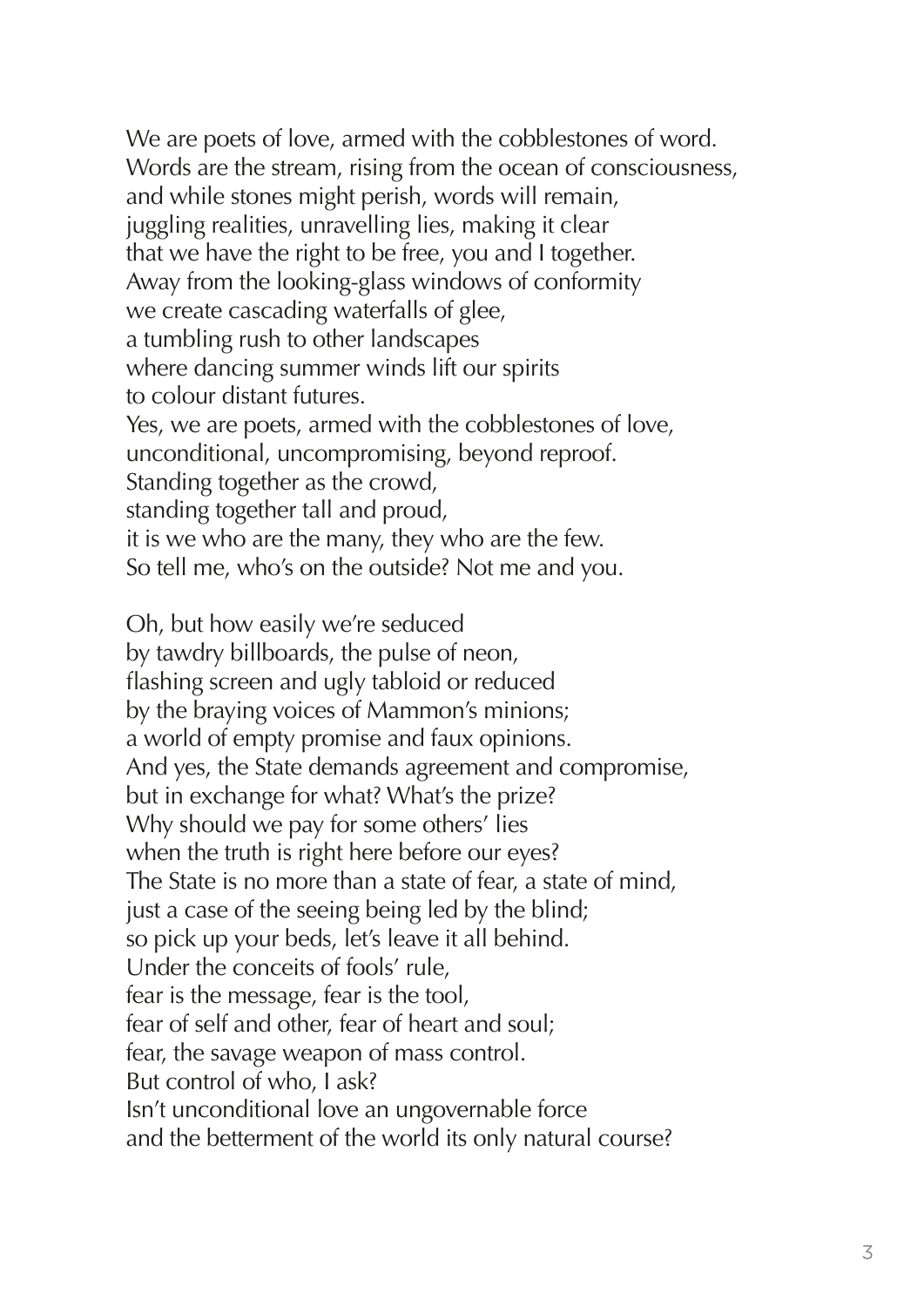Sometimes the terrible inequalities amongst the peoples of this earth seem to undermine such ideas of freedom, but we are not separate, we are not alone. Isn't each moment fresh and new, and its outcome solely up to me and you. It's only beyond the suffering of our world that the true blossom of life might then be unfurled, together at last that we might be free, the you that is you and the me that is me. And no, we won't accept this psychic pillage, like we're no more than some kind of toxic spillage. We won't accept death as a bargain for life, nor servility or slavery as a way to survive. We are the future in which we'll be free. blessed with the grace of righteous dignity.

And yes, while three-quarters of the world struggles to exist, the other quarter is tapping tittle tattle texts, mobilising mobiles with chatter that never ends, or sending selfies to ever-absent friends. Tired old clichés for cul de sac minds where everyone's looking, but no one finds. But sorry, sorry, no need to worry; those who suffer the inevitable headache from too much digital or cathode intake can drop a pharmaceutical fix-it-all or take a trip to the local bar and piss it up the wall.

'Fancy another?' 'Oh go on then, you only die once.'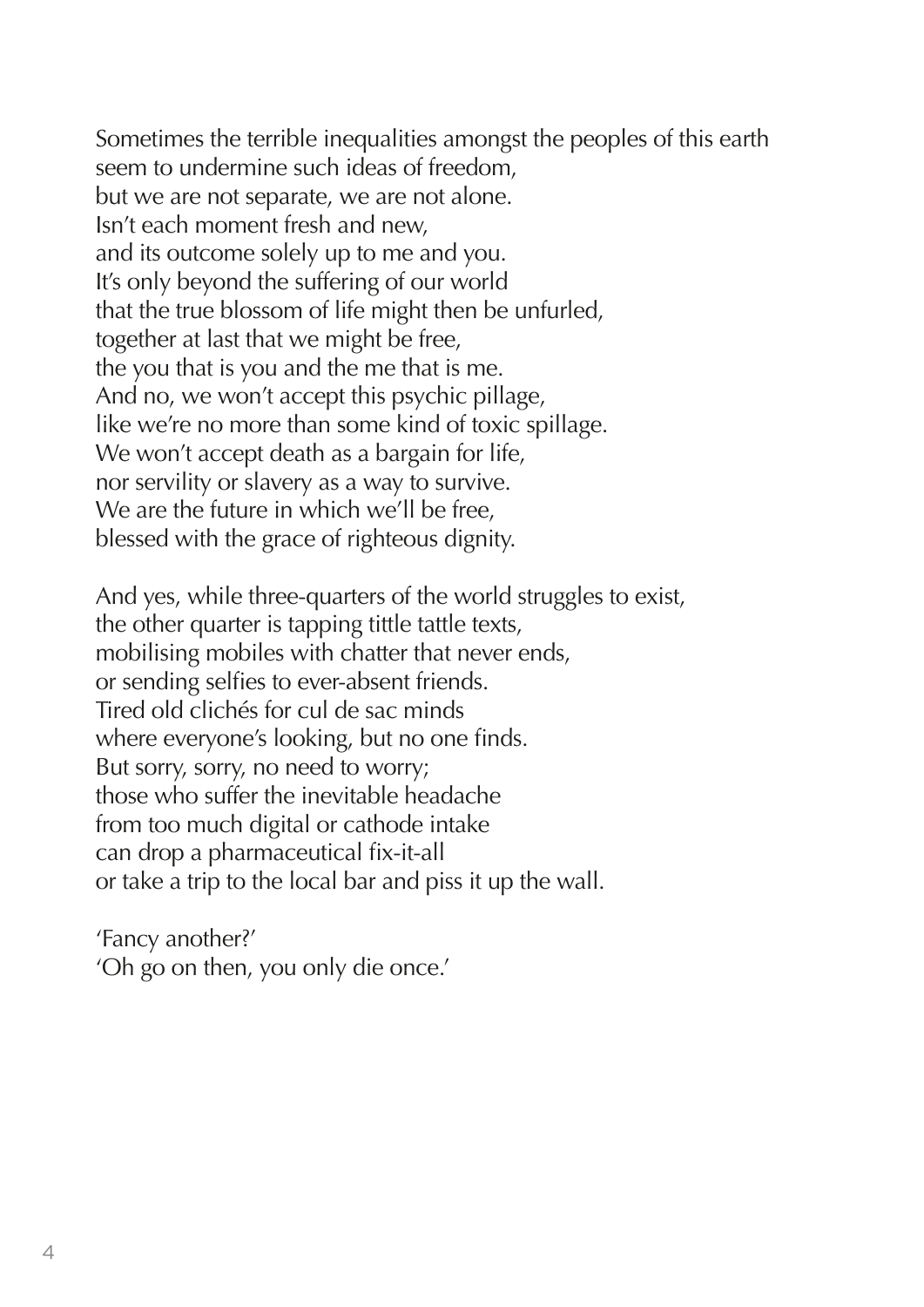True enough, but when the real killing starts, Palestine, Syria, Libya, Iraq, Afghanistan, the media purses its arse, and we get to know but a half of it. Yes, the Internet could redress the imbalance, but against gambling and pornographic pith, what's the chance? Let's face it, in terms of 'national security', 9/11 was a second heaven; the matter of three-thousand deaths seems almost nothing against the formidable aftermath. 'For or against, against or for?' was declaration of a lifetime's war, but how many lifetimes were they speaking of in their determination to destroy the power of love.

But what of the gentle goat-herd in those wildernesses of desert and hill, what of his milk-mouthed, dark-eyed child tugging on the rags of her mother's coarse cloth skirts? In their timeless innocence they understand nothing of war. Or what of those tormented souls driven to the shelter that the whining shells of Mammon might defile compassion, destroy grace and erase love? They are neither for nor against, yet in their multitude it is they who are mown down…always they, always they. Yet it is I, I who knows the fearsome intellect of war, born of it, torn by it, I the politic, resolutely against. It is I then, I alone, who must stand against the ignorance of might and the cool sophistication of collateral revenge. My name is known, my address given. I am the enemy if enemy must be sought, so let them unleash their wretched bombs on me.

Consummatum est, consummatum est; in this might the lowly at last be blessed.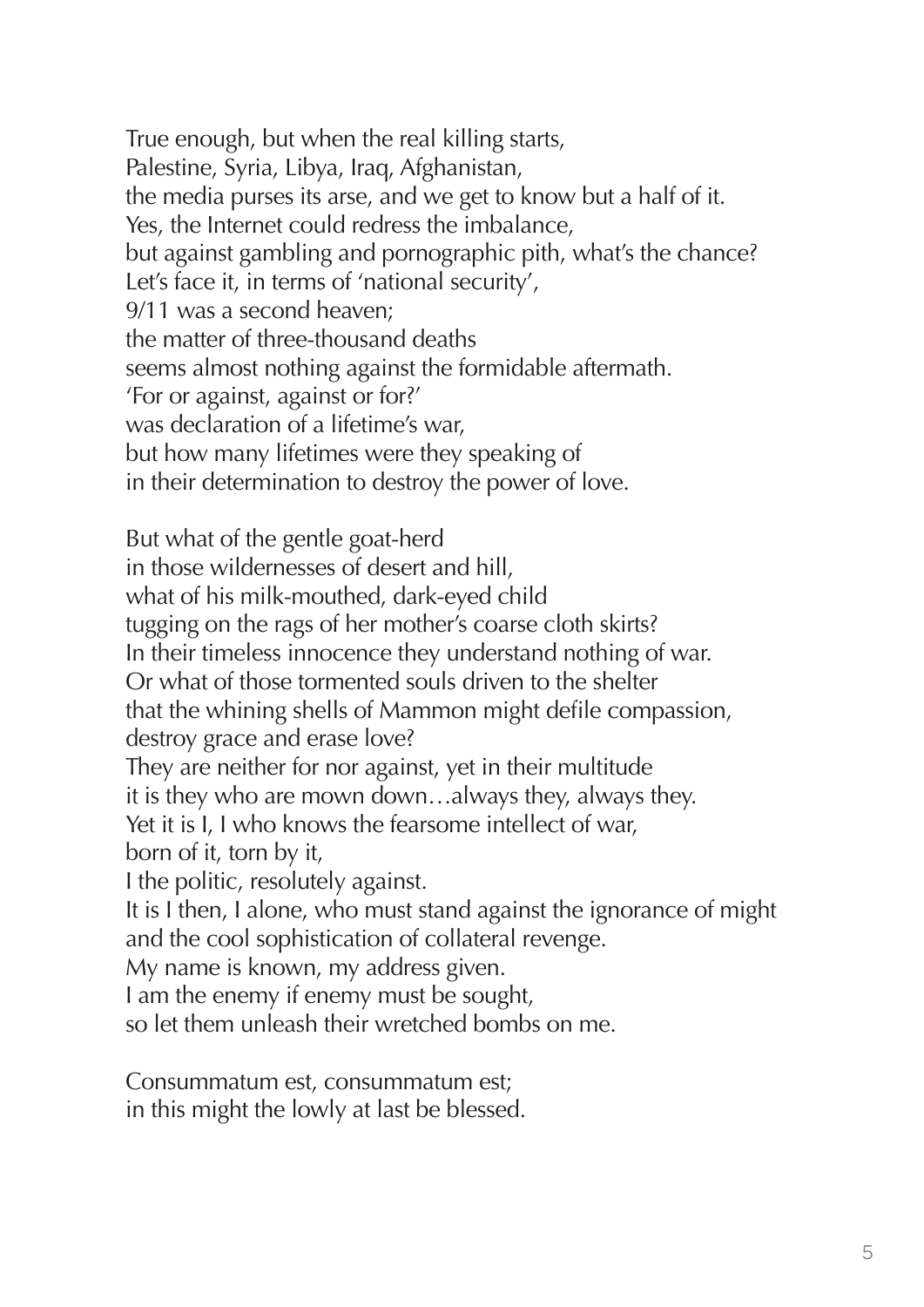Oh, but yes, freed from sedation, released from bondage, the ordinary peoples of the world could realise their own strength, but how well the political puppeteers know this. The strings are pulled, the numbers given, the names erased and the juggernaut driven as another generation marches out to another war to end all war, or are tied to the production line which has no end but the production line, which has no end but the production line, which has no end…

There's a place for us, yes, a time and a place for us.

Che said that revolution without love was no revolution at all, but neither is a thousand angels with their backs against the wall. It's impossible to measure the power of love or to give it its rightful place, yet only love and love alone can define the true nature of peace. For so long, people have been chanting 'no more this, no more that', only to be handed pithy concessions to accommodate their grievances. The puppeteers juggle on the boundaries of our tolerance attempting to ensure our placation, but they'll never allow peace a chance against their program of devastation. The line is delicate, the line is drawn, the line is law and another lie born. Mammon blinks, and his acolytes pay homage. Murdoch burps, and the fetid clouds of deception fill unwatched azure skies. Bland, blind corporate security guards lurk as shadow, batons at the ready to beat the head, crack open the skull. But even under threat of bullies and egotists, the spaces have always been inhabited by the gentle and caring, ordinary folk existing on the power of love. Gandhi called it 'Ahimsa'. Martin Luther King called it a 'dream', John Lennon called it 'Imagine', and the Greenham Women called it 'The Politics of Whimsy', but the common name is simply 'common decency'.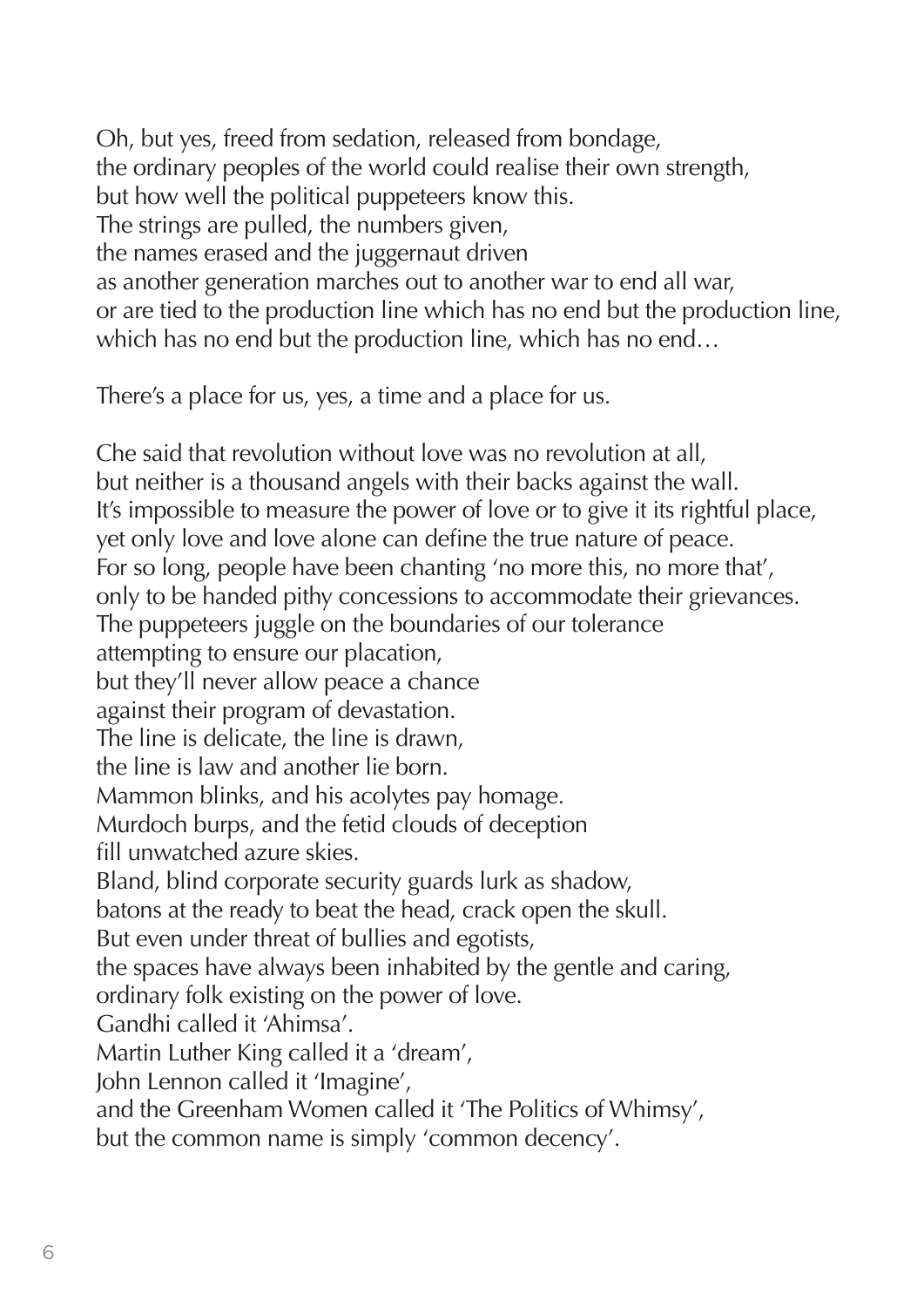And yes, the puppeteers have their laws and those who impose it, but we have ourselves and each other, and that is enough; through our continued existence we prove the power of love. To whatever extent violence might persist, together we do and can exist, dancing the dance of life, life lifeing life in individual frames. The line is delicate, the lines are drawn, but each and every moment a new future is born.

Harrods boasts that it can satisfy our every whim: tacky trinkets, gewgaws and trash: the cluster bombs of consumerism. So let them supply me with a starving, war-torn child and I'll demonstrate the politics of defiance. Equality doesn't enter the equation, there's either love, or there's devastation. Love is the power. Love is the hour. We can give it, we can live it, beyond the shadows, beyond all pain, beyond our sorrows.

Oh bless the lowly, the destitute, the deprived and the poor. Blessed, ah, blessed, bless them the more. And this is beauty, the day of creation. We are the angels of distant heavens, our spirits rise in flame, for we are the fire of life.

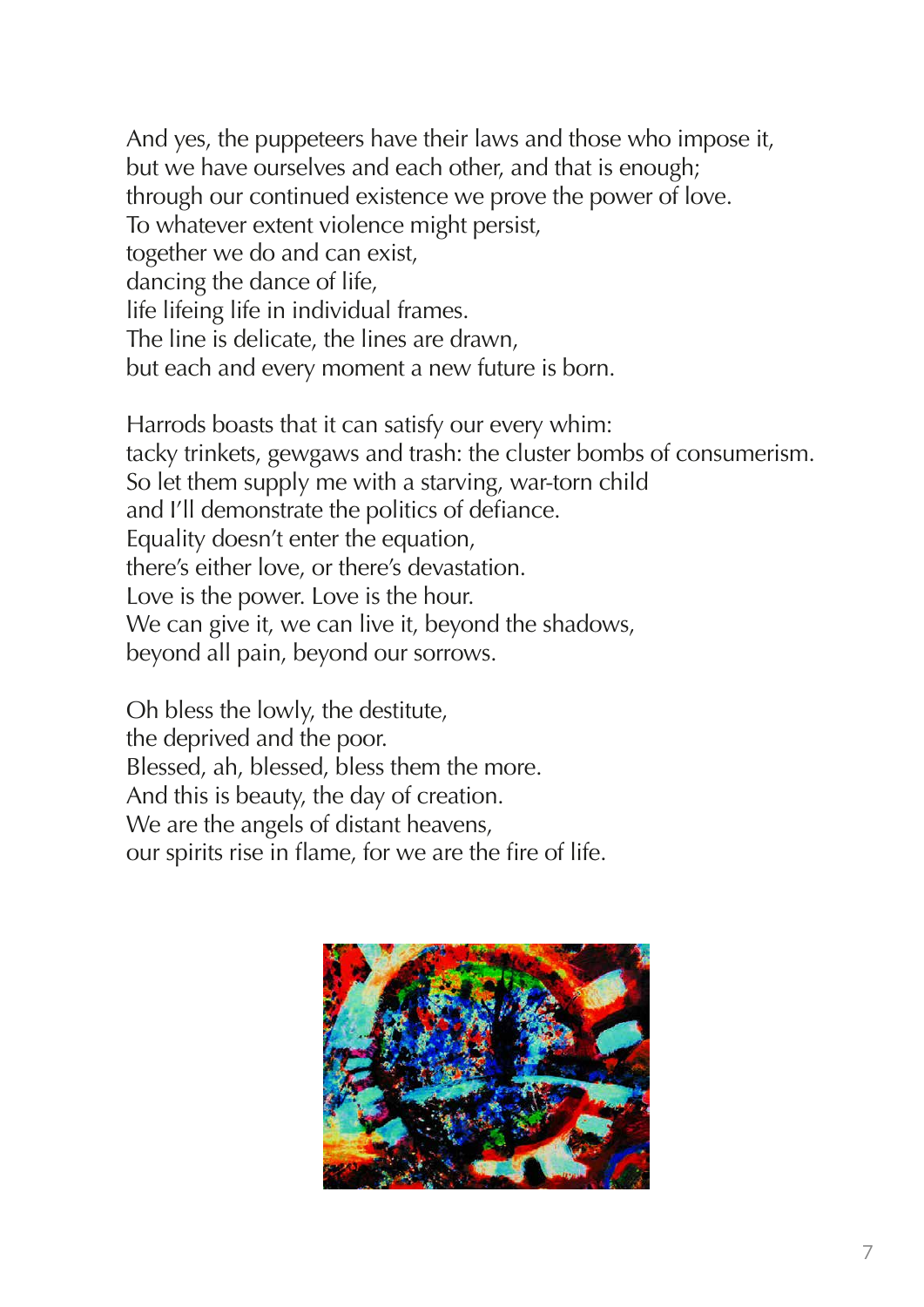But still the warplanes arrive and are disgorged, and carrion rises into those leaden skies, casting black wings like hoods upon our memories. It's as if the truth were already written, journeying to infinite bombed-out cities, Babelic and driven. But who the broker? Who the warmonger?

I'm so tired of the dull rationalisations of politicians and generals, nauseated by their intellectual paucity and pale rhetoric. How can peace be achieved through the tools of violence? What kind of hope is there in that straightjacket? As innocents die in their thousands, so the puppeteers chant their tawdry mantra: 'it is with deepest regrets we have to inform you that we are at war,' at war in the killing fields, at war in the workplace. 'We regret to inform you, regret to inform you that today the sweet angels of mercy were shot through the back of the head, that today another Christ, not yet ten years old, was burnt to death by our liberating forces. We regret to inform you, regret to inform you…'

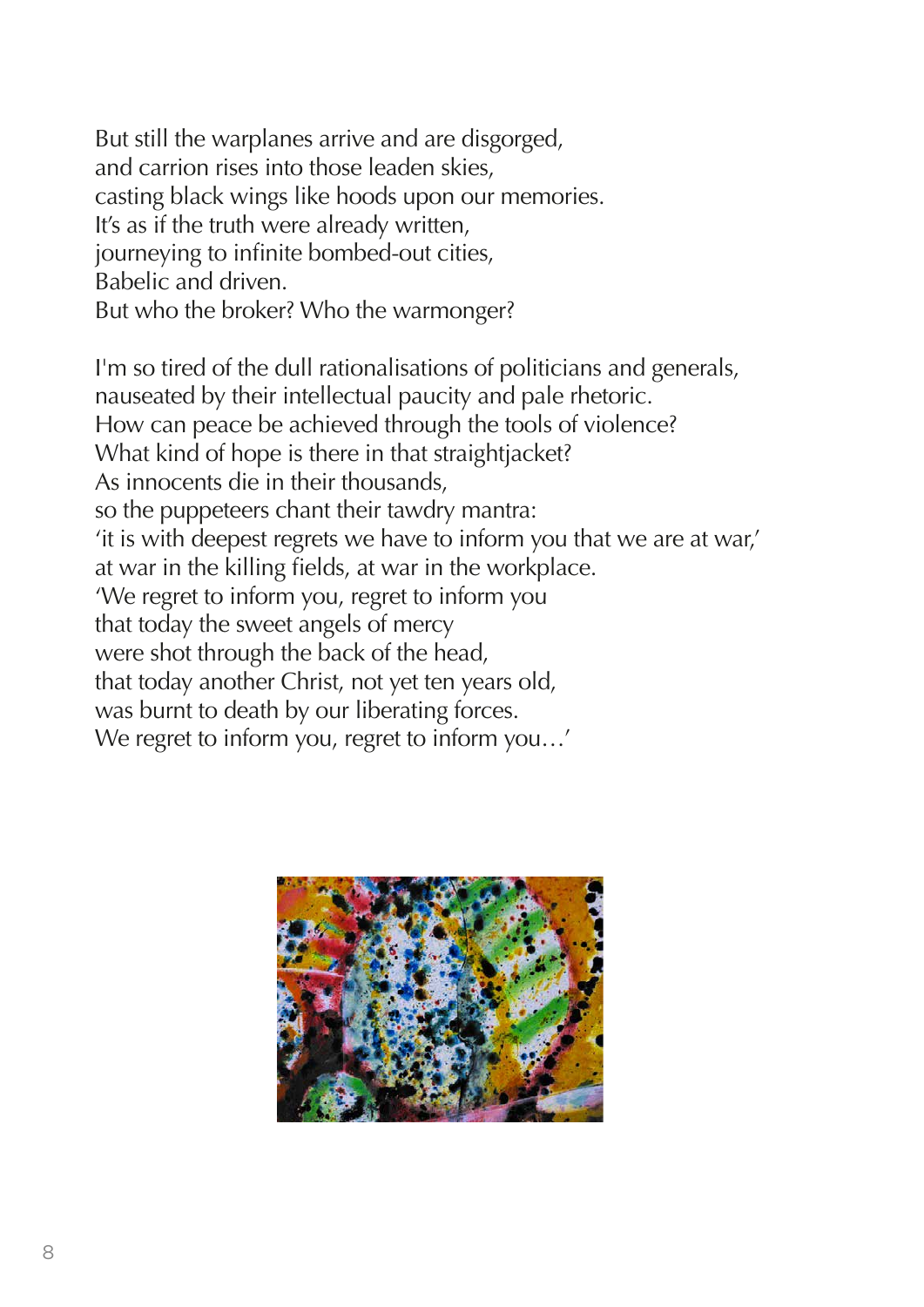Over three-quarters of the world's population is starving, crucified by the greed of corporate capitalism. Throughout the world the underprivileged are employed making armaments to be used by the underprivileged against the underprivileged. So here then is the truth of the dignity of labour; feed thyself, kill thy neighbour. In the name of progress, every minute of every day, billions upon billions of dollars are spent on the machinery of oppression, pride and dignity are bombed into extinction, and yes, fed from birth on American propaganda and Hollywood trash, our resistance level can run pitifully low. Maybe 'the war that will last a lifetime' is too great a weight to bear, maybe the 'New World Order' is a living nightmare, maybe our lives don't matter that much, but how can we allow this madness be imposed on those as yet unborn? Is this to be the heritage, the crippled future of our deadly age?

But even against this backdrop of fear,

we can bite into the heresy.

singing with such strange a voice,

In defiance of the tides

we wait upon islands of soul

knowing for sure there is better;

not even the thunder could shake us from that knowledge.

The lanterns might spit,

and the worn steps groan beneath the weight of terror,

but is this not the serpent devouring its own tail?

Then why look away? This is the moment.

What is there to lose where nothing has been gained?

Surely, love is both the answer and the question, beyond the wind?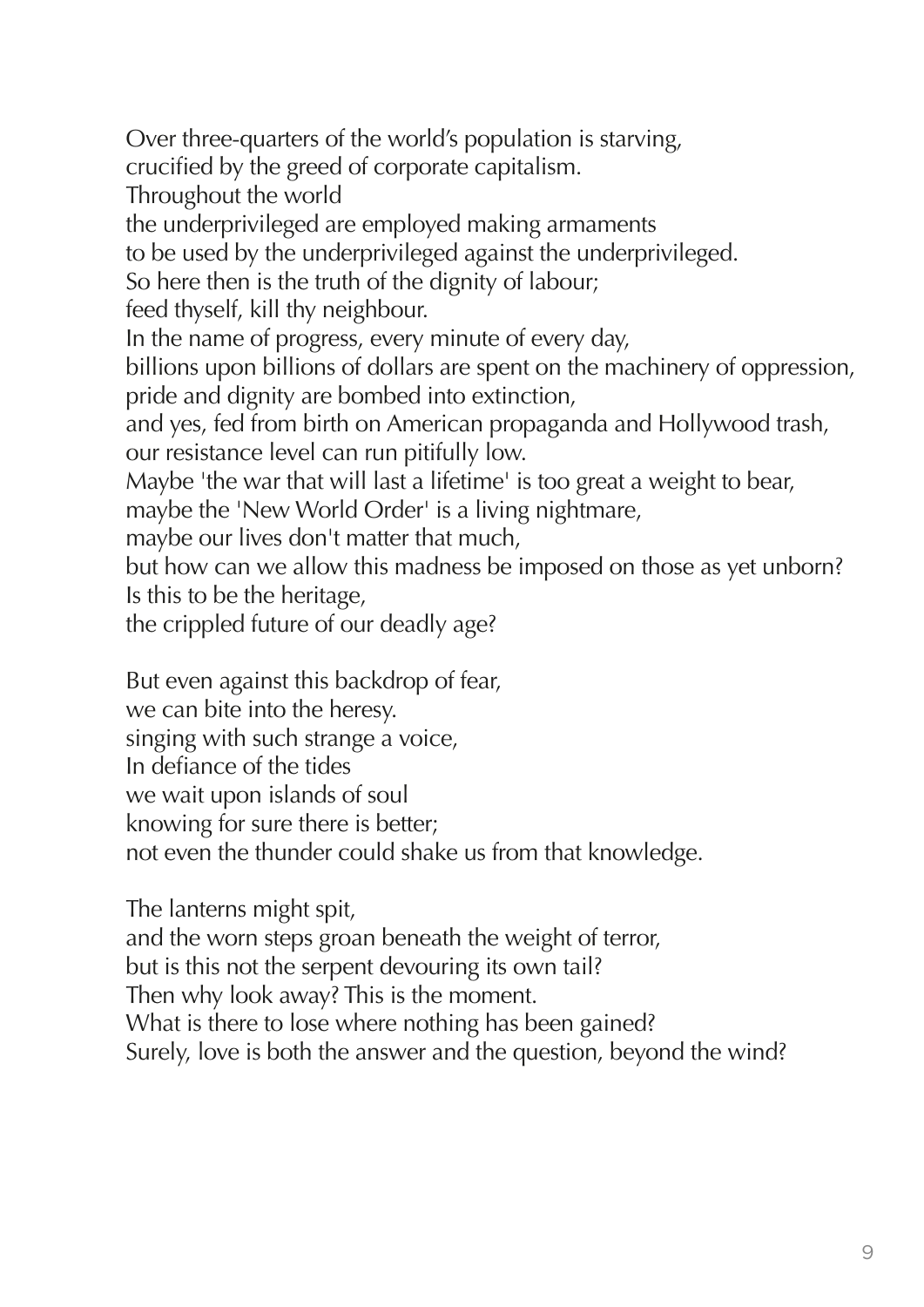Above and below the darkness there are reflections and echoes, unknown grounds in which we might come to realise ourselves. Each season is a lost memory even before it has existed. Is that not enough? One clear voice in the wilderness is better heard than all the muddled gabble of Babel. The culture of protest is the core of the individual soul and cannot be judged by numbers, but through the inner feelings of those who practice it.

War and oppression are the logical and inevitable consequence of gross capitalism. Until its roots are torn from the soil, the terrible toll will remain a daily reality.

So, if the puppeteers lack compassion, then we shall double our own. They can be stopped. If the puppeteers show no love, then we shall show our own. They can be stopped. There is peace if we make it: 'War is over if we want it.'

But even against this backdrop of fear, The revolution is already won: an imperative, a state of mind that daily, hourly, must be nurtured against any delusion of cultural dominance, and therein is our lasting victory.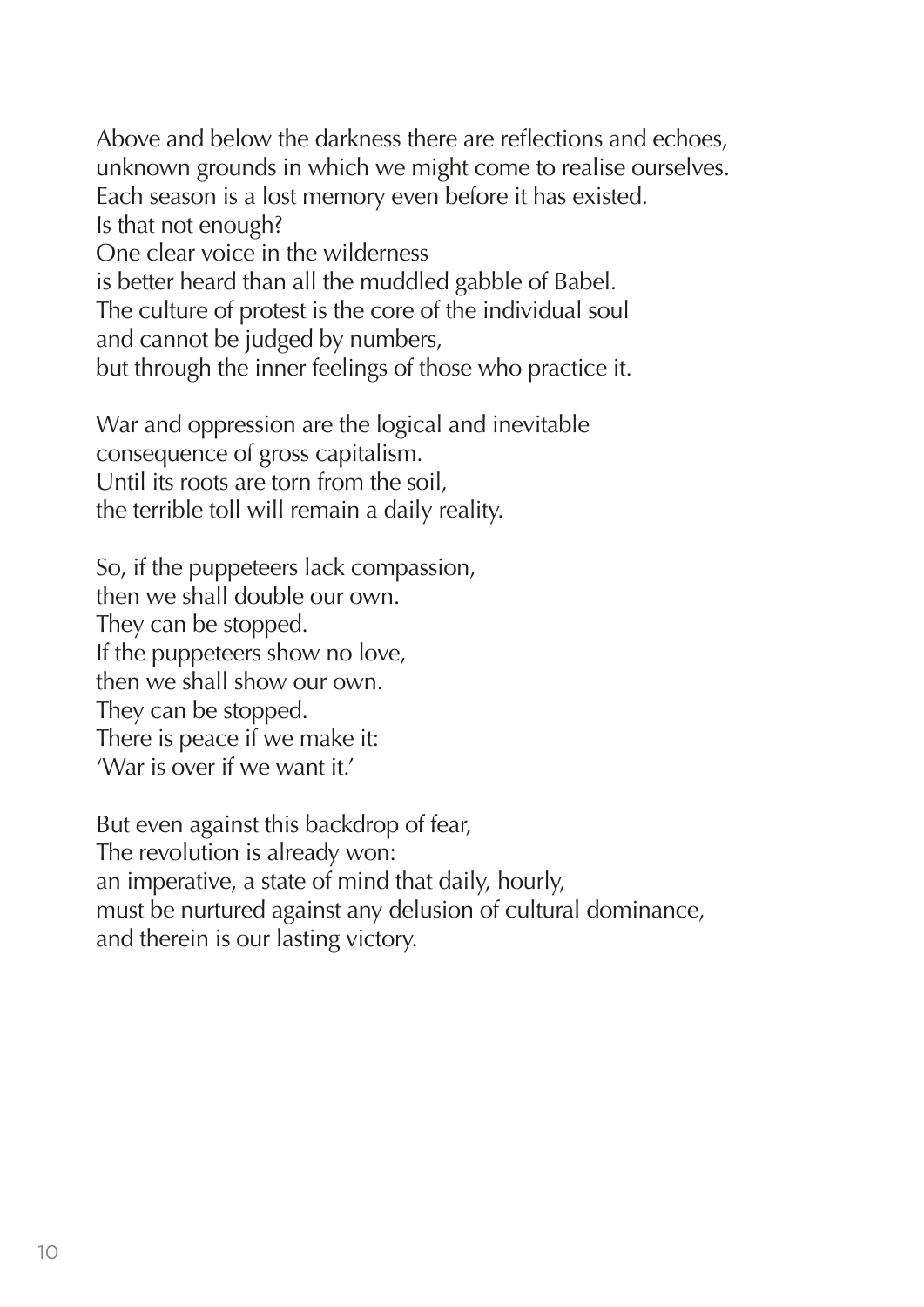Between left and right there is a universe unmoved by the conflicts of the 'them and us'. Then yes, it's up to us to open our hearts and sing, open our eyes and see, open our ears and hear, open our minds and think, open up our lives and act. It is we who make the world around us, we are poets, armed with the cobblestones of love.

Then tell me this, what kindly fairies might ignite the paper devils of doubt that the flames of resistance may dance again in defiance? Oh, let us dance and let us sing, tear off the chains that we be free again. This is our time, this is our place. Nothing but beauty, nothing but grace. The charnel houses are no more. No more cruelty, no more greed. No need to settle the score. No more loss, no more need: the doors of Mammon are shut. No more maybe, no more but, no more, no more.

The material world is a manifestation of our own ideas, a graphic reflection of all our hopes and fears.